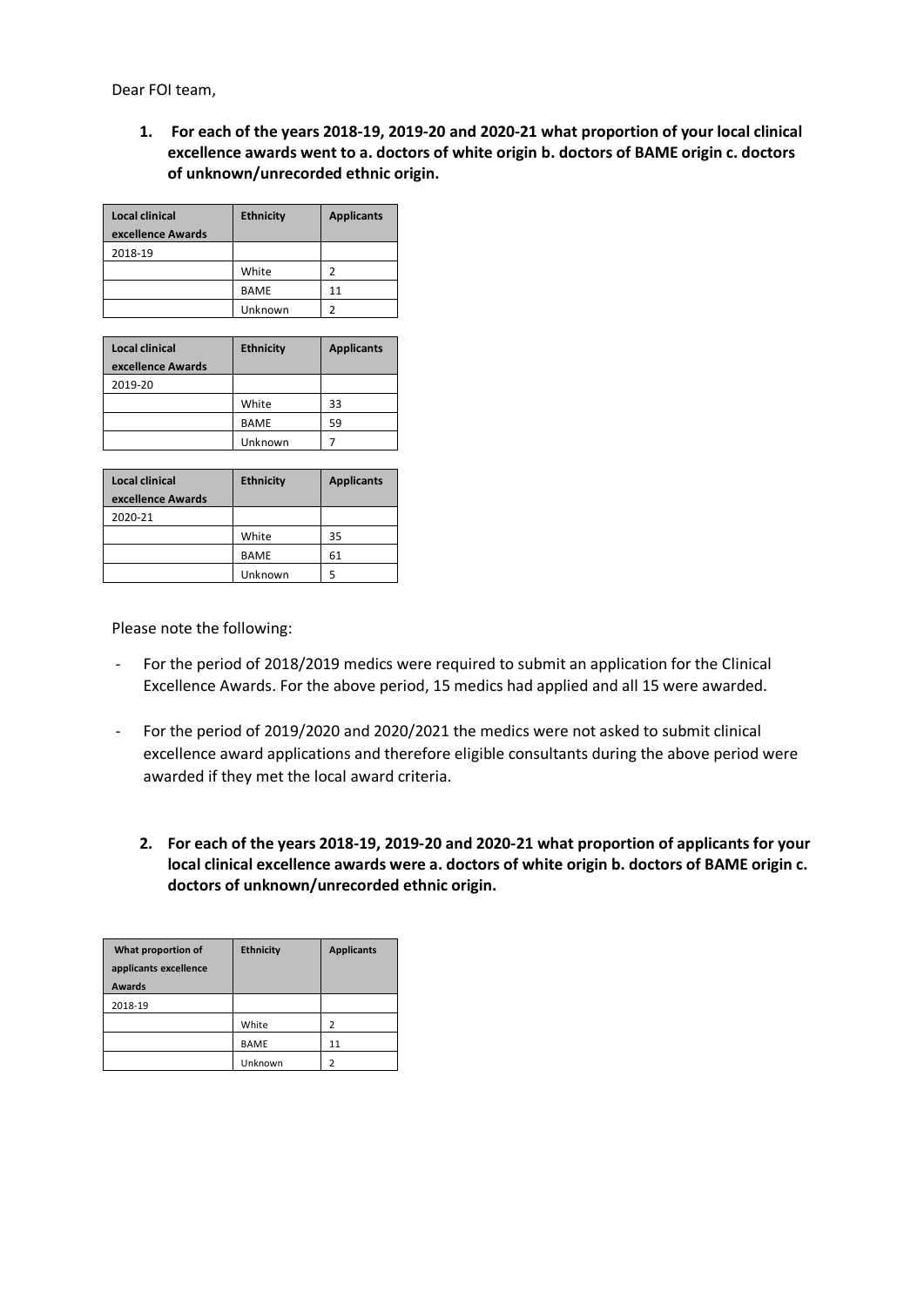| What proportion of<br>applicants excellence<br><b>Awards were</b> | <b>Ethnicity</b> | <b>Applicants</b> |
|-------------------------------------------------------------------|------------------|-------------------|
| 2019-20                                                           |                  |                   |
|                                                                   | White            | 33                |
|                                                                   | <b>BAME</b>      | 59                |
|                                                                   | Unknown          |                   |

| What proportion of<br>applicants excellence<br><b>Awards were</b> | <b>Ethnicity</b> | <b>Applicants</b> |
|-------------------------------------------------------------------|------------------|-------------------|
|                                                                   |                  |                   |
| 2020-21                                                           |                  |                   |
|                                                                   | White            | 35                |
|                                                                   | <b>BAME</b>      | 61                |
|                                                                   | Unknown          | 5                 |

Please note the following:

- For the period of 2018/2019 medics were required to submit an application for the Clinical Excellence Awards. For the above period, 15 medics had applied and all 15 were awarded.
- For the period of 2019/2020 and 2020/2021 the medics were not asked to submit clinical excellence award applications and therefore eligible consultants during the above period were awarded if they met the local award criteria.
	- **3. For each of the years 2018-19, 2019-20 and 2020-21 what proportion of doctors eligible to apply for local clinical excellence awards were a. white origin b. BAME origin c. unknown/unrecorded ethnic origin.**

| What proportion of<br>doctors eligible to<br>apply for local clinical<br>excellence awards<br>were:- | <b>Ethnicity</b> | <b>Applicants</b> |
|------------------------------------------------------------------------------------------------------|------------------|-------------------|
| 2018-19                                                                                              |                  |                   |
|                                                                                                      | White            | 25                |
|                                                                                                      | <b>BAME</b>      | 66                |
|                                                                                                      | Unknown          | 9                 |

| What proportion of<br>doctors eligible to<br>apply for local clinical<br>excellence awards<br>were:- | <b>Ethnicity</b> | <b>Applicants</b> |
|------------------------------------------------------------------------------------------------------|------------------|-------------------|
| 2019-20                                                                                              |                  |                   |
|                                                                                                      | White            | 33                |
|                                                                                                      | <b>BAME</b>      | 59                |
|                                                                                                      | Unknown          |                   |